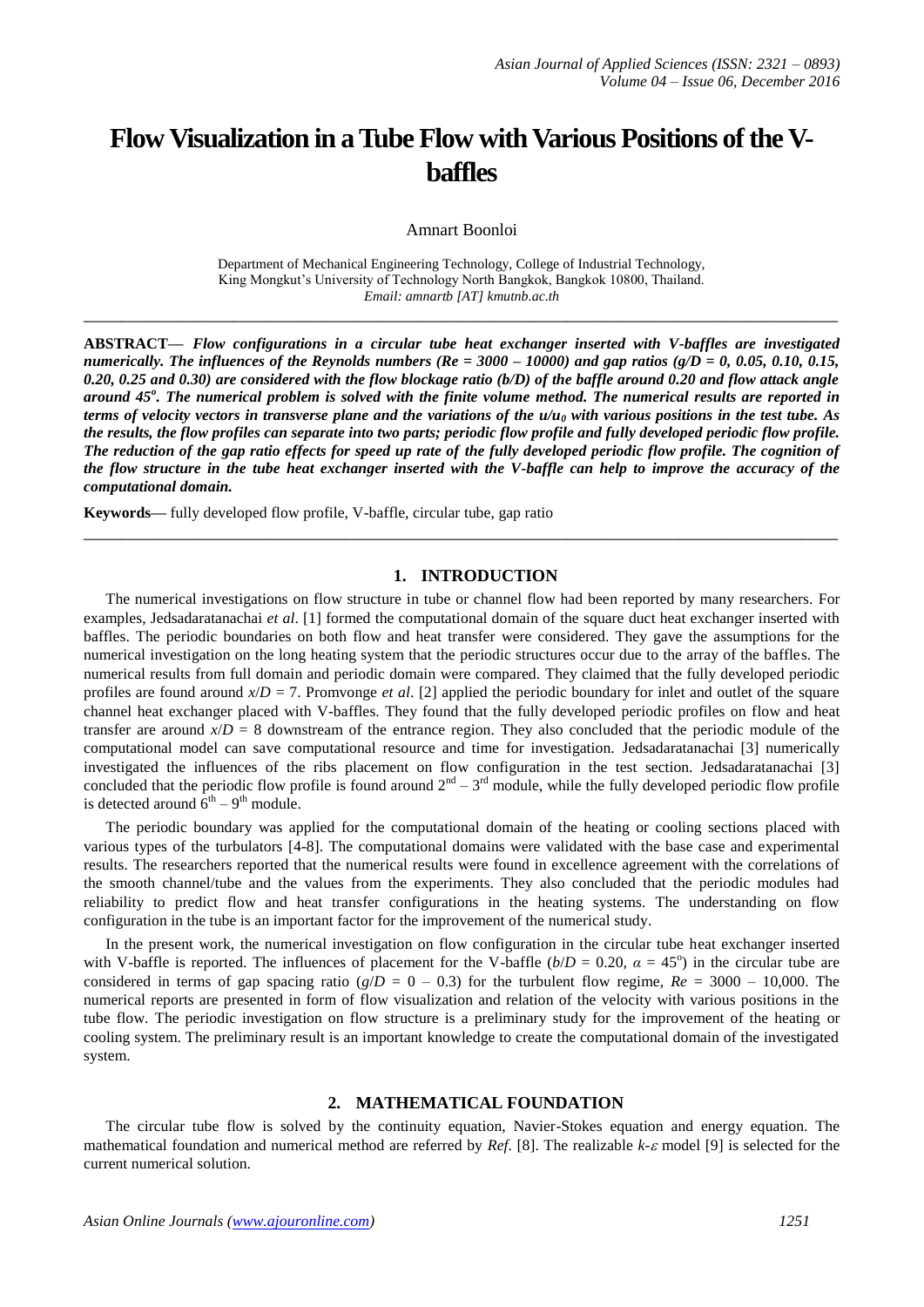$$
\frac{\partial}{\partial t}(\rho k) + \frac{\partial}{\partial x_j}(\rho k u_j) = \frac{\partial}{\partial x_j} \left[ \left( \mu + \frac{\mu_t}{\sigma_k} \right) \frac{\partial k}{\partial x_j} \right] + G_k + G_b - \rho \varepsilon + Y_M + S_k
$$
\n(1)

and

$$
\frac{\partial}{\partial t} (\rho \varepsilon) + \frac{\partial}{\partial x_j} (\rho \varepsilon u_j) = \frac{\partial}{\partial x_j} \left[ \left( \mu + \frac{\mu_t}{\sigma_{\varepsilon}} \right) \frac{\partial \varepsilon}{\partial x_j} \right] + \rho C_1 S \varepsilon + \rho C_2 \frac{\varepsilon^2}{k + \sqrt{\nu \varepsilon}} + C_{1\varepsilon} \frac{\varepsilon}{k} C_{3\varepsilon} G_b + S_{\varepsilon}
$$
\n(2)

where

$$
C_1 = \max\left[0.43, \frac{\eta}{\eta + 5}\right], \eta = S\frac{k}{\varepsilon}, S = \sqrt{2S_{ij}S_{ij}}
$$
\n(3)

the constant values are as follows;

 $C_{1\varepsilon} = 1.44, C_2 = 1.9, \sigma_k = 1.0, \sigma_{\varepsilon} = 1.2$ (4)

The governing equations are discretized by the second order upwind (SOU) scheme, decoupling with the SIMPLE algorithm, and solved by using a finite volume approach [10]. The solutions are set to be converged when the relative normalized residual are less than  $10^{-5}$ .

The air velocity is calculated in term of Reynolds number as follow:

$$
Re = \frac{\rho u_0 D}{\mu}
$$

*ρ*, *u*<sub>0</sub> and *μ* is density, velocity and viscousity of the air flow at 300K. (5)

## **3. BOUNDARY CONDITION AND ASSUMPTION**

The entry and exit regions are around 10*H*, while the test section of the circular tube is around 14*H* (14 modules). The velocity inlet and pressure outlet are set for inlet and outlet of the computational domain. No slip wall condition is set for the tube wall. The flow is turbulent and incompressible. The steady condition is set for fluid flow. The body force and viscous dissipation are ignored. The air as the tested fluid is set with constant fluid properties at 300K.

## **4. PHYSICAL MODEL**

A circular tube inserted with the V-baffle is depicted in Fig. 1*a*, while the parameter details are displayed as Fig. 1*b*. The tube diameter, *D*, is around 0.05m. The spacing between V-baffle and tube wall, *g*, is varied in terms of gap spacing ratios,  $g/D = 0$ , 0.05, 0.10, 0.15, 0.20, 0.25 and 0.30. The flow is considered for turbulent flow at the Reynolds number around 3000 to 10,000. The flow blockage ratio  $(b/D)$  and flow attack angle ( $a$ ) are fixed for all cases at 0.20 and 45<sup>o</sup>, respectively. The arrangement of the V-baffle is set as V-Downstream (V-tip pointing downstream). The in-line organization for the upper and lower V-baffles is selected for the present study. The longitudinal spacing between Vbaffle is set around 1*D* for all investigated cases. The computational domain of the tube flow inserted with V-baffle is presented in Fig. 1*c*.

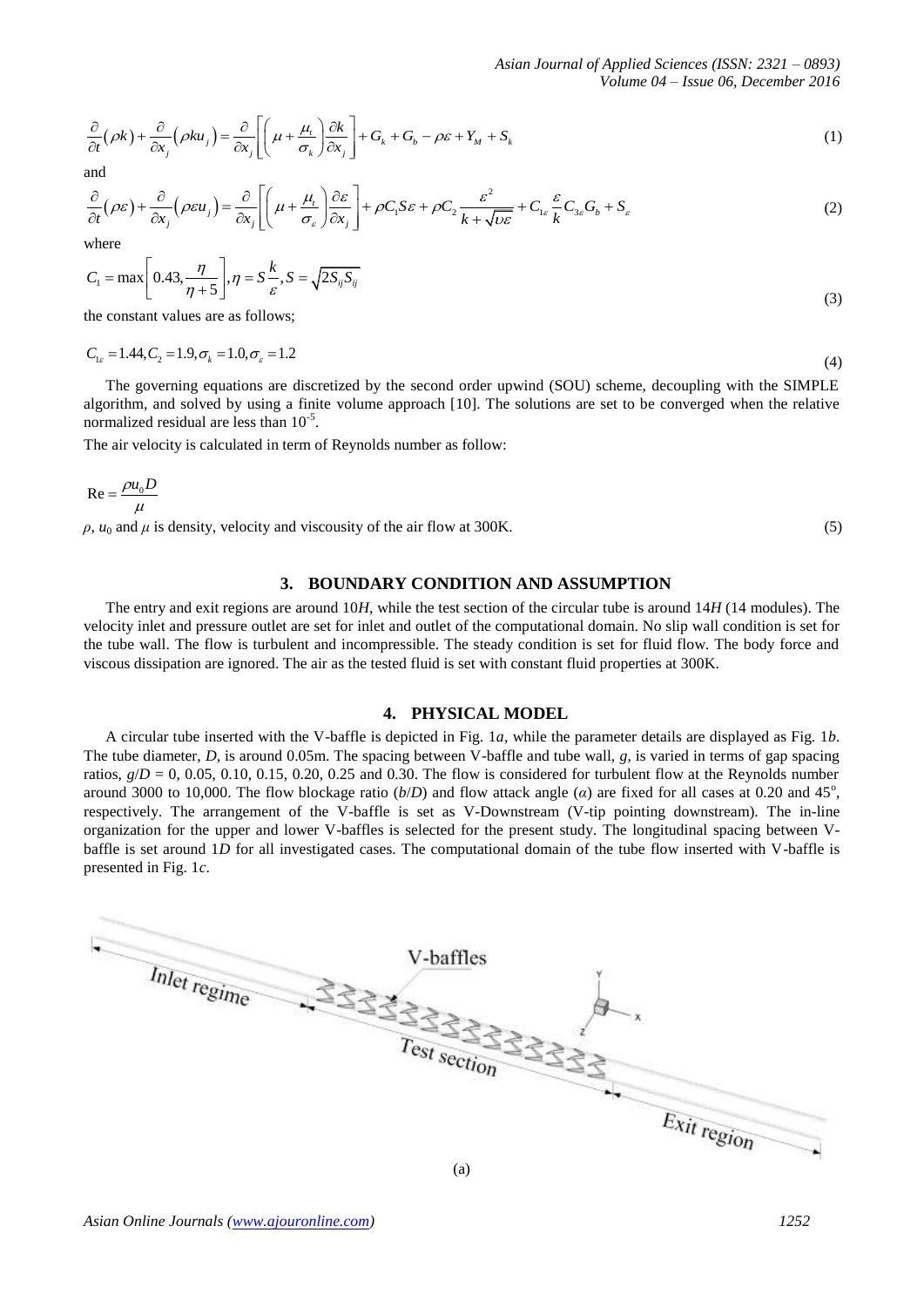

**Figure 1**: (a) tube inserted with V-baffles, (b) parameters of tube flow with V-baffles and (c) computational domain.

# **5. NUMERICAL RESULT**

The numerical validations of the present computational domain are separated into three sections; grid independence, validation with the smooth tube and validation with the experimental results. As the preliminary study, the results show excellence agreement with the values from the correlation [11] of the smooth tube and experimental results. The number of grid around 240000 cells is selected for the present model due to the increasing of grid cell more than 240000 has no advantage for the numerical results.

# *5.1 Flow structure*

The flow configuration in the tube heat exchanger inserted with V-baffles is reported in Figs. 2*a*, *b*, *c*, *d*, *e*, *f* and *g* for  $g/D = 0$ , 0.05, 0.10, 0.15, 0.20, 0.25 and 0.30, respectively, at  $Re = 6000$ . The flow structure is presented in term of tangential velocity vector in transverse planes at the middle of each module. In general, the vortex flow is found in all cases. This means that the V-baffle in the tube heat exchanger can generate the vortex flow through the test section. The similar flow pattern is detected in all planes for each gap ratio. This flow pattern is called "periodic flow". For  $g/D = 0$ , 0.05 and 0.30, the V-baffle can create four main vortex flows, while the V-baffle with  $g/D = 0.10$ , 0.15, 0.20 and 0.25 can generate eight main vortex flows through the test tube. The increasing number of the vortex flow is due to the gap between tube wall and V-baffle.

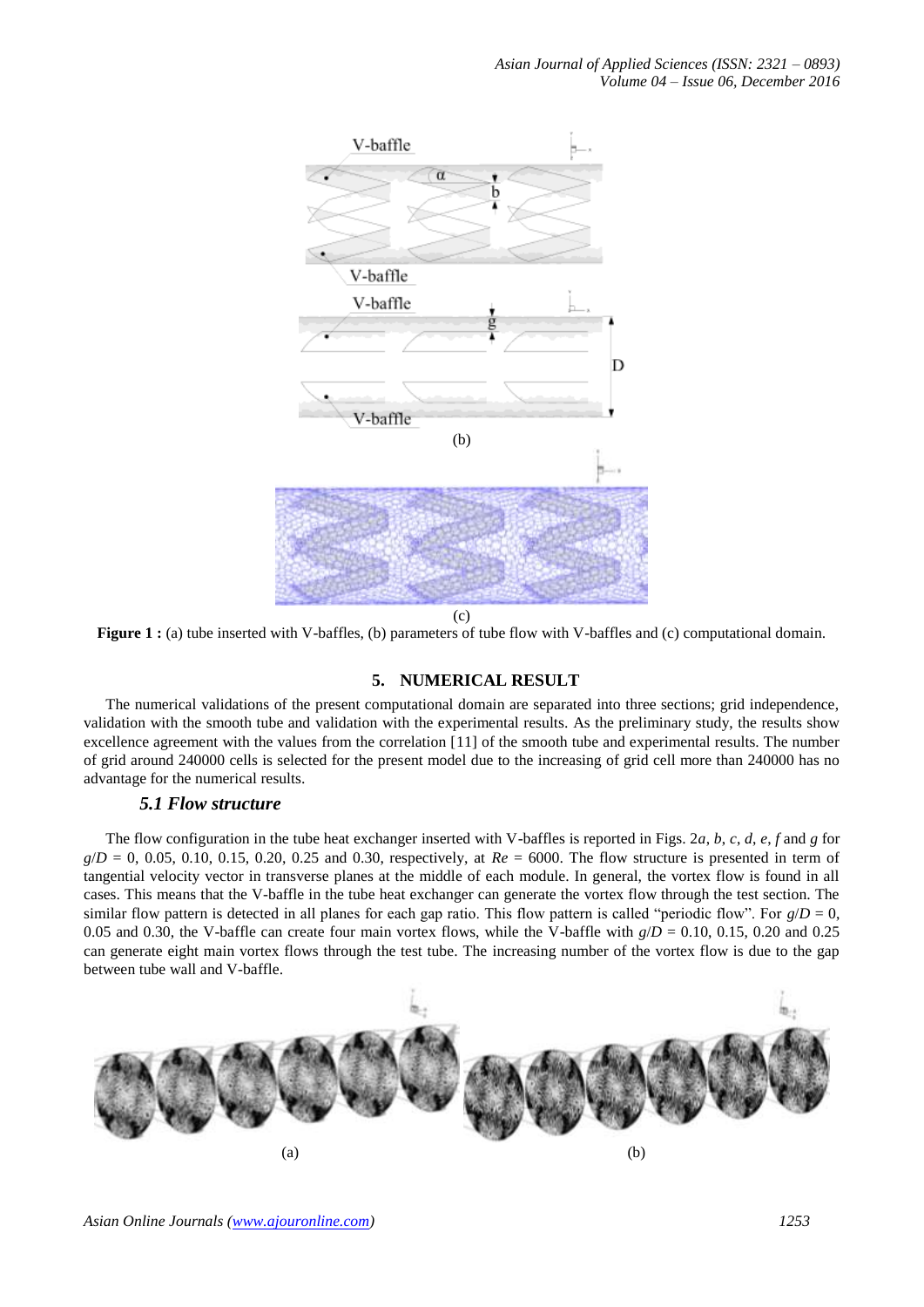*Asian Journal of Applied Sciences (ISSN: 2321 – 0893) Volume 04 – Issue 06, December 2016*



**Figure 2**: Tangential velocity vector in transverse planes for (a)  $g/D = 0$ , (b)  $g/D = 0.05$ , (c)  $g/D = 0.10$ , (d)  $g/D = 0.15$ , (e)  $g/D = 0.20$ , (f)  $g/D = 0.25$  and (g)  $g/D = 0.30$  at  $Re = 6000$ .

# *5.2 Effect of Reynolds number*

The effects of Reynolds number on flow configuration in the test tube inserted with V-baffle are reported in term of the variations of the  $u/u_0$  with  $x/D$  at various positions in cross-sectional area  $(y/D = z/D = 0, y/D = 0$  and  $z/D = 0.25, y/D$  $= 0.25$  and  $z/D = 0$ ). Figs. 3*a*, *b*, *c*, *d* and *e* present the relations of the *u*/*u*<sub>0</sub> with *x*/*D* for the tube flow placed with Vbaffle at  $Re = 3000$ , 4000, 6000, 8000 and 10000, respectively, for  $g/D = 0.15$ . As the figures, the flow structure can separate into two parts; periodic flow profiles and fully developed periodic flow profiles (see Fig. 4). The periodic flow profiles mean that the configurations of the velocity profiles are similarly, but the velocity values are not equally. The periodic flow profiles are detected around  $1<sup>st</sup> - 10<sup>th</sup>$  module ( $x/D = 1 - 10$ ) depended on *Re* and  $g/D$  values.

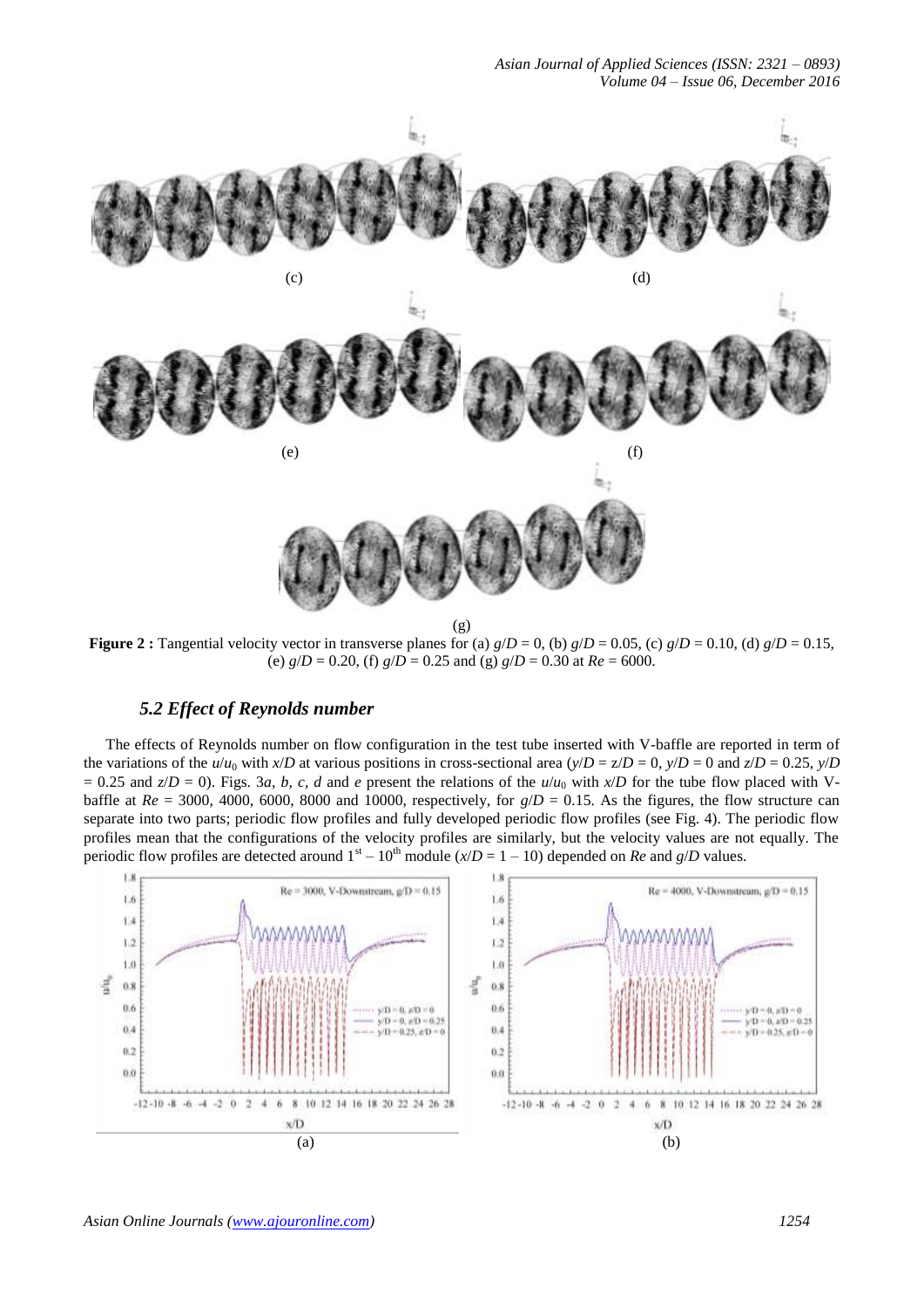

**Figure 3**: Variations of the  $u/u_0$  with  $x/D$  at various positions for (a)  $Re = 3000$ , (b)  $Re = 4000$ , (c)  $Re = 6000$ , (d)  $Re = 6000$ 8000 and (e) *Re* = 10000 at *g*/*D* = 0.15.

The fully developed periodic flow profiles mean that both pattern and value of the velocity in the test tube are equally. The fully developed periodic flow profiles are found around at  $x/D > 5$  depended on *Re* and  $g/D$  values. The variations of the Reynolds number have a few effect for flow structure in the tube heat exchanger inserted with V-baffle.



**Figure 4 :** Descriptions of periodic and fully developed periodic flow profiles.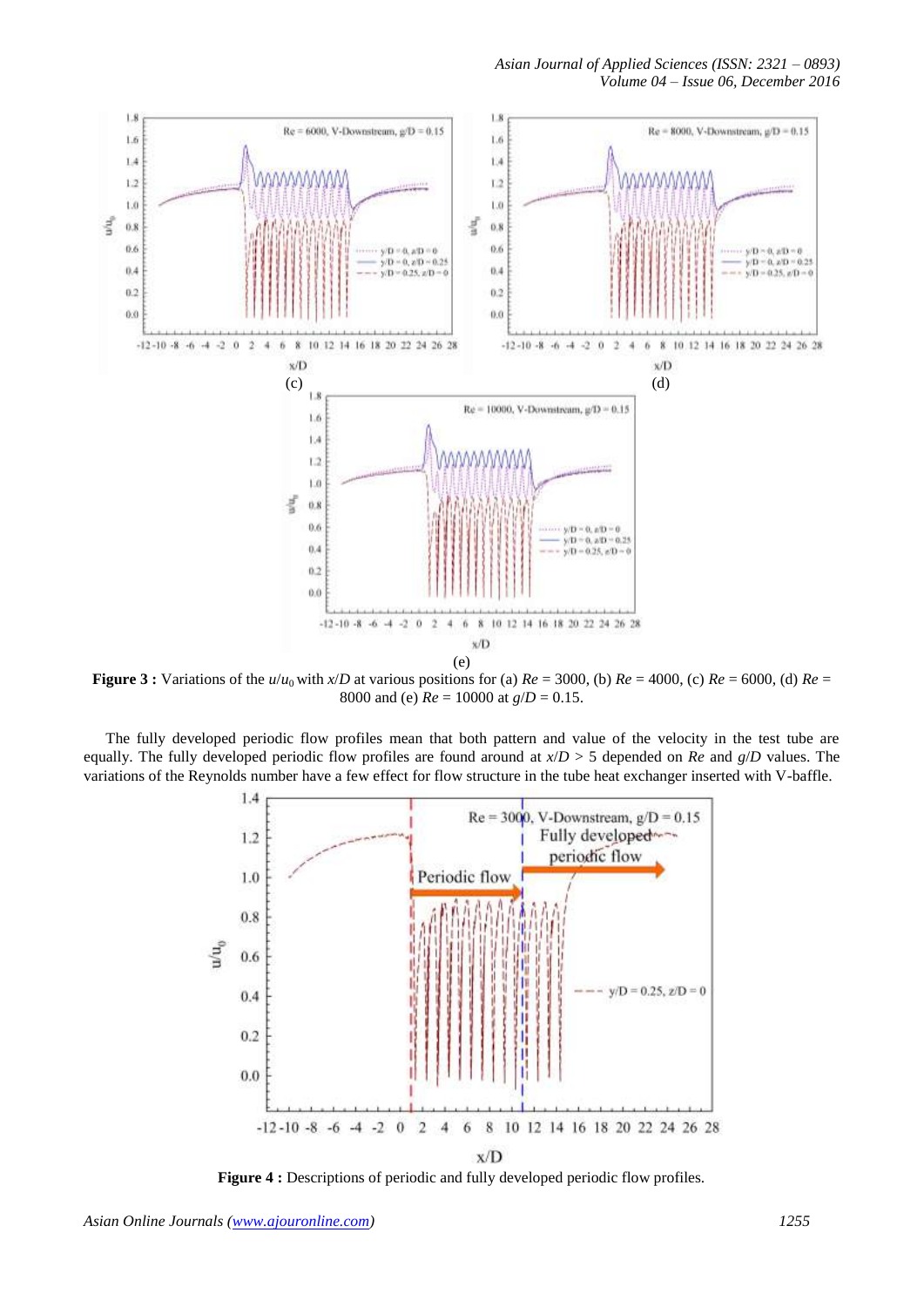# *5.3 Effect of gap ratio*

The gaps between V-baffle and tube wall in terms of gap ratios  $(g/D = 0, 0.05, 0.10, 0.15, 0.20, 0.25,$  and 0.30) are varied. The variations of the  $u/u_0$  and  $x/D$  at various gap ratios and positions of the V-baffle in the test tube are depicted in Figs. 5*a*, *b*, *c*, *d*, *e* and *f* for the  $g/D = 0$ , 0.05, 0.10, 0.20, 0.25 and 0.30, respectively, at  $Re = 6000$ . The flow configurations in the tube heat exchanger with various gap ratios of the V-baffle are also separated into two zones; periodic flow profiles and fully developed periodic flow profiles.



**Figure 5 :** Variations of the  $u/u_0$  with the *x*/*D* at various positions for (a)  $g/D = 0$ , (b)  $g/D = 0.05$ , (c)  $g/D = 0.10$ , (d)  $g/D$  $= 0.20$  and (e)  $g/D = 0.25$  at  $Re = 6000$ .

The periodic flow profiles are found at the beginning for the placement of the V-baffle,  $x/D \approx 1 - 10$ , after that the fully developed periodic flow profiles are detected  $(x/D > 5)$ . The speed of the appearance for the periodic and fully